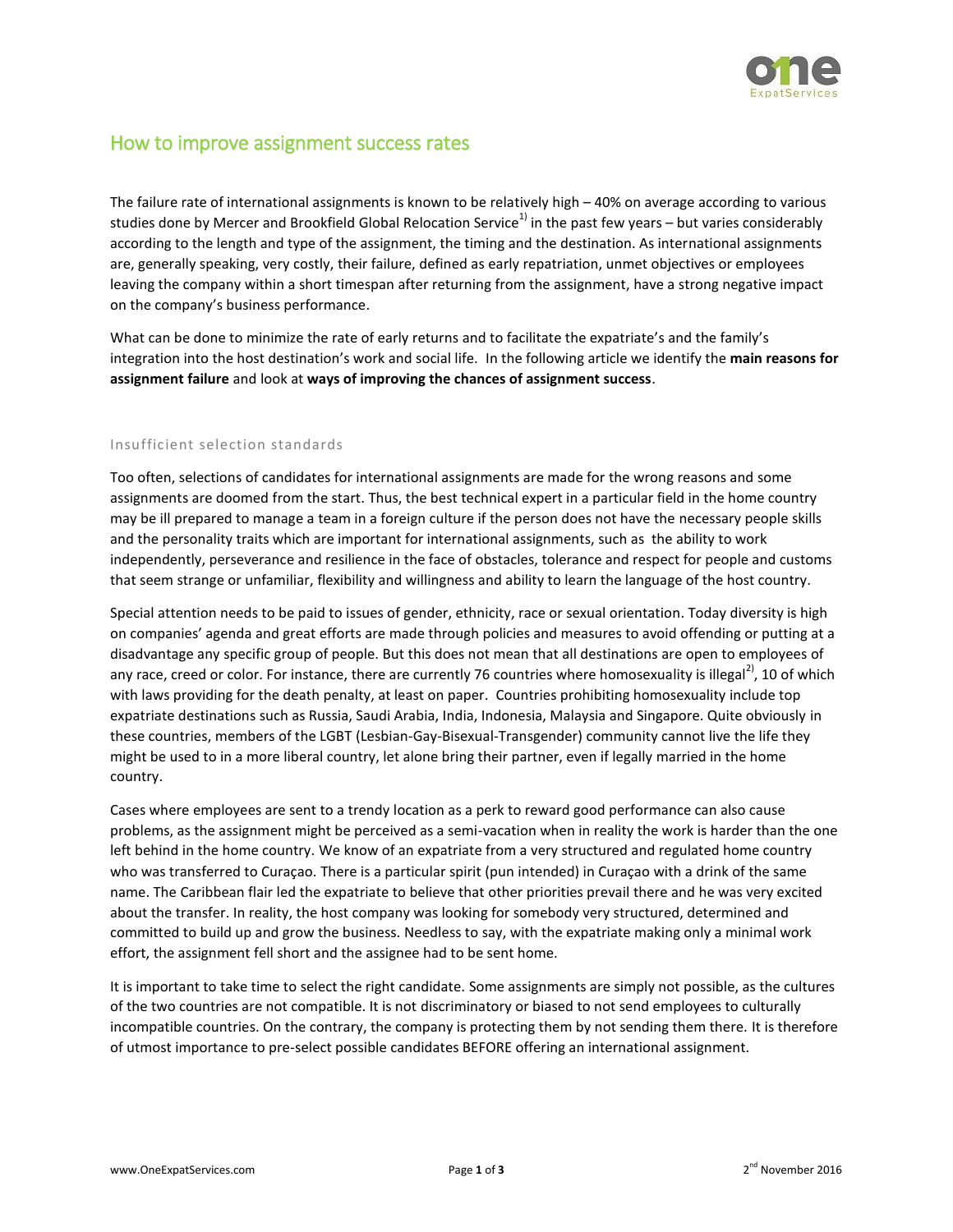

#### Insufficient support

Many expatriates are experts in their field and this is often the reason why they have been offered the opportunity of an international assignment in the first place. Because of this expert status, they are often met with exaggerated respect in the host country and, for fear of being irreverent, the new colleagues do not provide advice on local customs and business practices or correct the expatriate's behavioral mistakes. As a consequence, the expatriate may feel isolated in the new workplace. If in addition, the expatriate is not kept informed about new developments in the home office, the sense of being cut off is complete.

One measure to counteract the expatriate's sense of isolation is to assign a mentor. A mentor may be a person higher up in the hierarchy or someone who is or was also an expatriate and can facilitate the expatriate's entry into the particular market or business environment. Thanks to modern video conferencing technology, such mentorship can start before the physical start of the assignment.

Also, expatriates need to receive the usual introductory training just as if they were a new recruitment so they can fully familiarize themselves with the new work environment.

The current fashion seems to state that beards are in. Whereas this might be valid for some countries, it might not be valid for others. For example, a very senior expat who is wearing a full-grown beard may not understand that in certain countries only clean shaven men are considered as serious and trustworthy, and thus lacks support right from the start without having done anything wrong.

The same may be applicable for body language. In some countries, when you put your hands on your hips, you are seen as pushy and opinionated. Equally, in some countries it is respectful to NOT look directly into the other person's eyes, in some particularly when speaking to women, whereas in other countries the exact opposite is true. Since body language is something intrinsic, it is not easy at all to control and change it. So it is a valuable advice to pay attention to such details, have somebody inform you upfront and possibly give you feedback in the host country.

#### Responsibility and work overload

With the expatriate allowances and benefits, the host and sometimes also the the home country unit see the expatriate as a high cost and expect corresponding payback. The expatriate is therefore given high responsibility and a workload that is difficult to handle for anyone, but in particular for an expatriate who first needs to get used to the new environment. In addition, the expatriate's perception of the package offered might differ from the employer's viewpoint. Understandably for economic reasons, companies tend to send their expatriates on conservative packages which leave little room for additional purchasing power. As a result, the expatriate may feel that he/she is giving more than he/she is receiving.

Significant differences in working habits between home and host countries (e.g. long working hours in Asian countries, Sunday through Thursday work week in Middle East countries) can be very trying for expatriates and in extreme cases lead to burnout. Japan for instance has a reputation of long work days and strong devotion to one's company. There is even a term in the Japanese language "Karoshi" that refers to death by overworking in the workplace. People sleep on the subway and this is regarded as normal if not admirable as the person seems to be working very hard and thus is overly tired. Although, meanwhile, the younger generations are less willing to dedicate their free time to the company and the government has acknowledged that there is a serious problem in the country, with its very high burnout and suicide rates (one of the highest in the world) <sup>3)</sup>, putting in long hours is still very ingrained in the culture and the shift to more work-life balance is gradual.